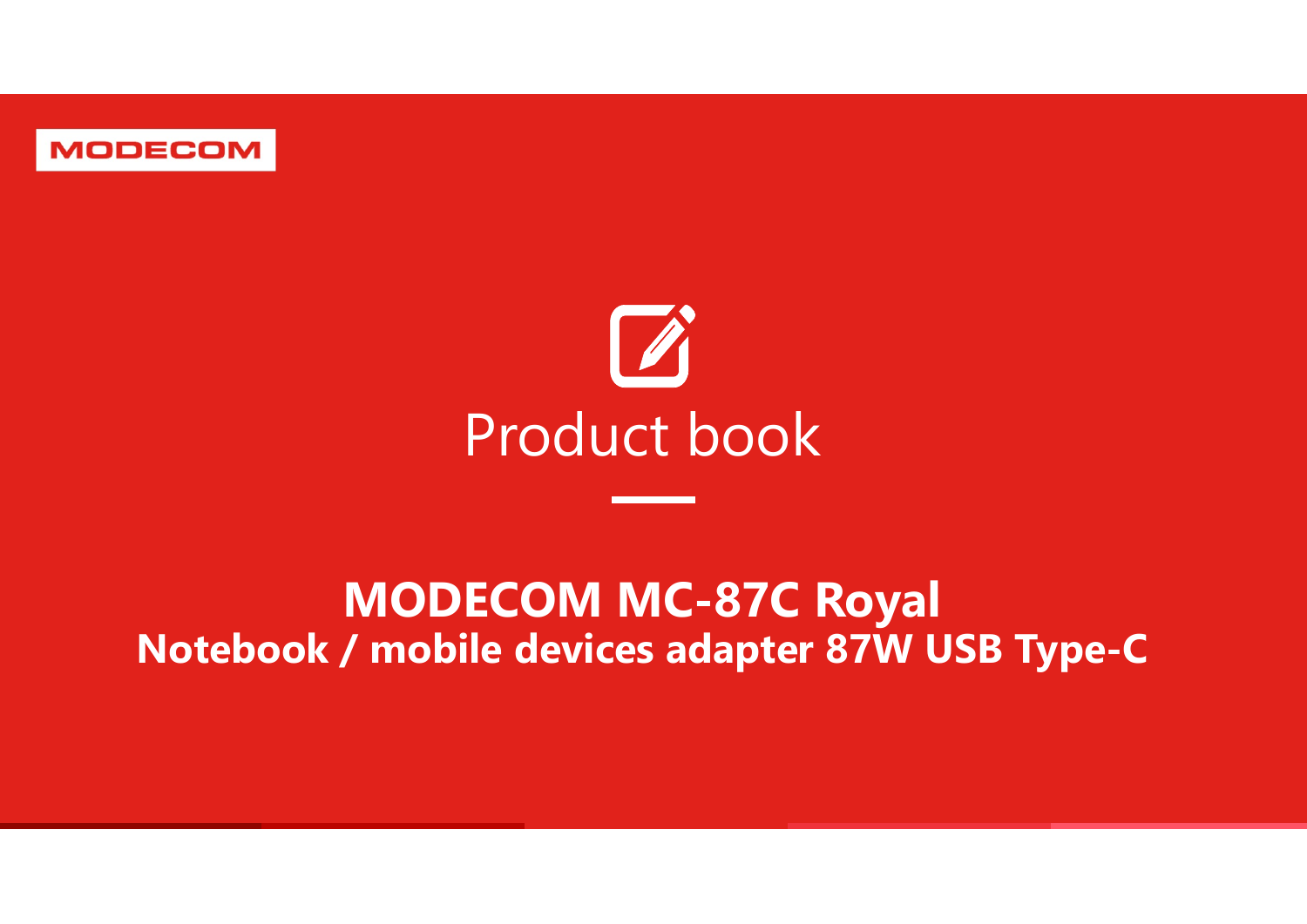

### MODECOM MC-87C Royal

MODECOM MC-87C Royal is a power adapter equipped with one USB-C charging port for **MODECOM MC-87C Royal is a power adapter equipped with one USB-C charging port for**  $\theta$  **and**  $\theta$  **and**  $\theta$  **and**  $\theta$  **and**  $\theta$  **and**  $\theta$  **and \theta Example 1999 COM COM COM COM MC-87C ROYAL**<br>
MODECOM MC-87C ROYAL<br>
MODECOM MC-87C ROYAL<br>
MODECOM MC-87C ROYAL<br>
MODECOM MC-87C ROYAL<br>
MODECOM MC-87C ROYAL<br>
MODECOM MC-87C ROYAL<br>
MODECOM MC-87C ROYAL<br>
Experimented devices. T devices such as a smartphone or tablet. It is made of high quality materials, and long such as a smartphone or tablet. It is made of high quality materials, and long and connected devices and long<br>devices such as a smartph The charging of the provide devices and long<br>
MODECOM MC-87C ROYal<br>
MODECOM MC-87C ROYal<br>
MODECOM MC-87C ROYAL<br>
MODECOM MC-87C ROYAL<br>
MODECOM MC-87C ROYAL<br>
MODECOM MC-87C ROYAL<br>
MODECOM MC-87C ROYAL<br>
Charging of total<br>
dev **CONNECT SET ASSET CONNECT SET ASSET ASSET ASSET AND DECOMMONE CONNECT ASSET AND VIOLENCE AND VIOLENCE AND VIOLENCE AND VIOLENCE AND VIOLENCE AND VIOLENCE AND VIOLENCE AND VIOLENCE AND VIOLENCE AND VIOLENCE AND VIOLENCE AN EXECUTE COM MC-87C ROYAL**<br>
MODECOM MC-87C ROYAL<br>
MODECOM MC-87C Royal is a power adapter equipped with one USB-C charging port for<br>
MODECOM MC-87C Royal is a power adapter equipped with one USB-C charging port for<br>
mobile **MODECOM MC-87C ROYAL**<br>
MODECOM MC-87C ROYAL<br>
MODECOM MC-87C ROYAL<br>
MODECOM MC-87C Royal is a power adapter equipped with one USB-C charging or tor<br>
mobile devices. The power adapter enables easy cometic on adquire with th

#### Key features

- Ney features<br>
√ One USB-C charging port<br>
√ Fast charging<br>
√ Fast charging
- $\checkmark$  Fast charging
- $\angle$  One USB-C charging port<br>  $\angle$  Fast charging<br>  $\angle$  Made of high quality materials, it ensures<br>
safe charging of connected devices and long<br>
life of the power adapter safe charging of connected devices and long life of the power adapter
- $\checkmark$  Universal usability
- $\times$  87 Watt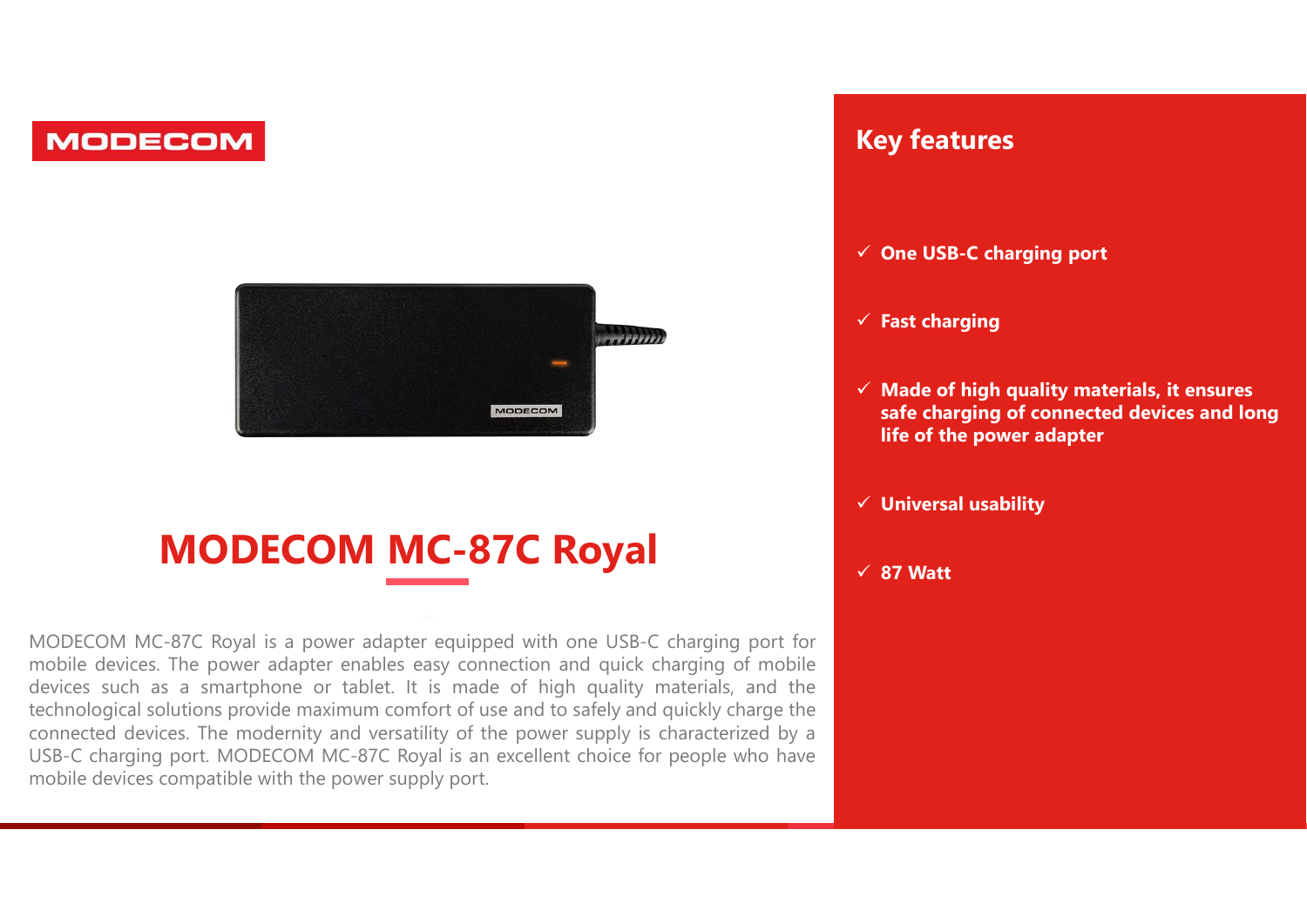

# DECOM MC-87C Royal<br>Mobile devices power adapter<br>Connecting a mobile device to MODECOM MC-87C Royal

#### Universal solutions

port.

quick charge<br>
mobile device to<br>
ures fast and safe Quick charge<br>
Connecting a mobile device to<br>
USB-C port ensures fast and safe<br>
charging. Quick charge<br>
Connecting a mobile device to<br>
USB-C port ensures fast and safe<br>
charging. charging.

#### High quality

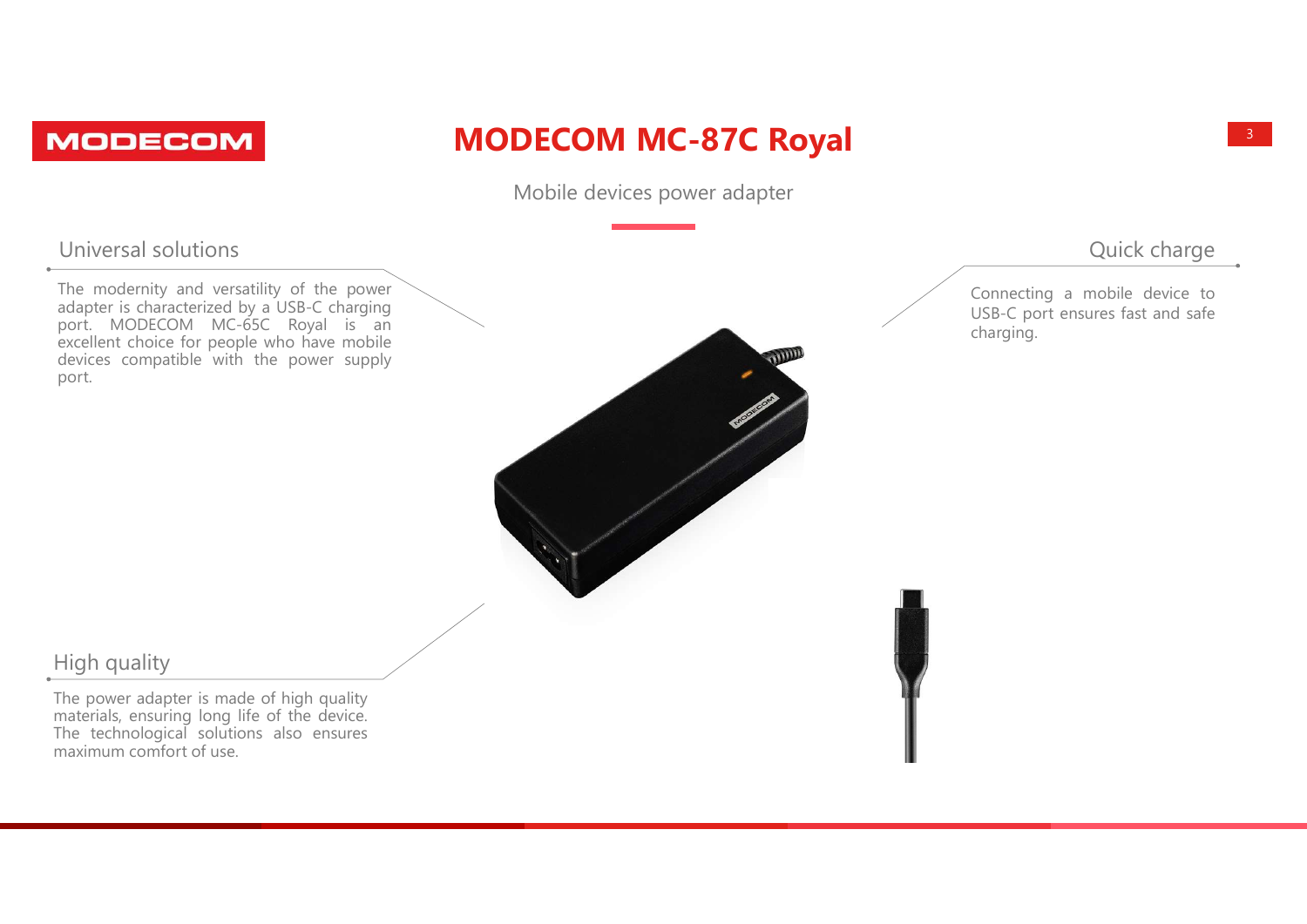

## Technical specifications

MODECOM MC-87C Royal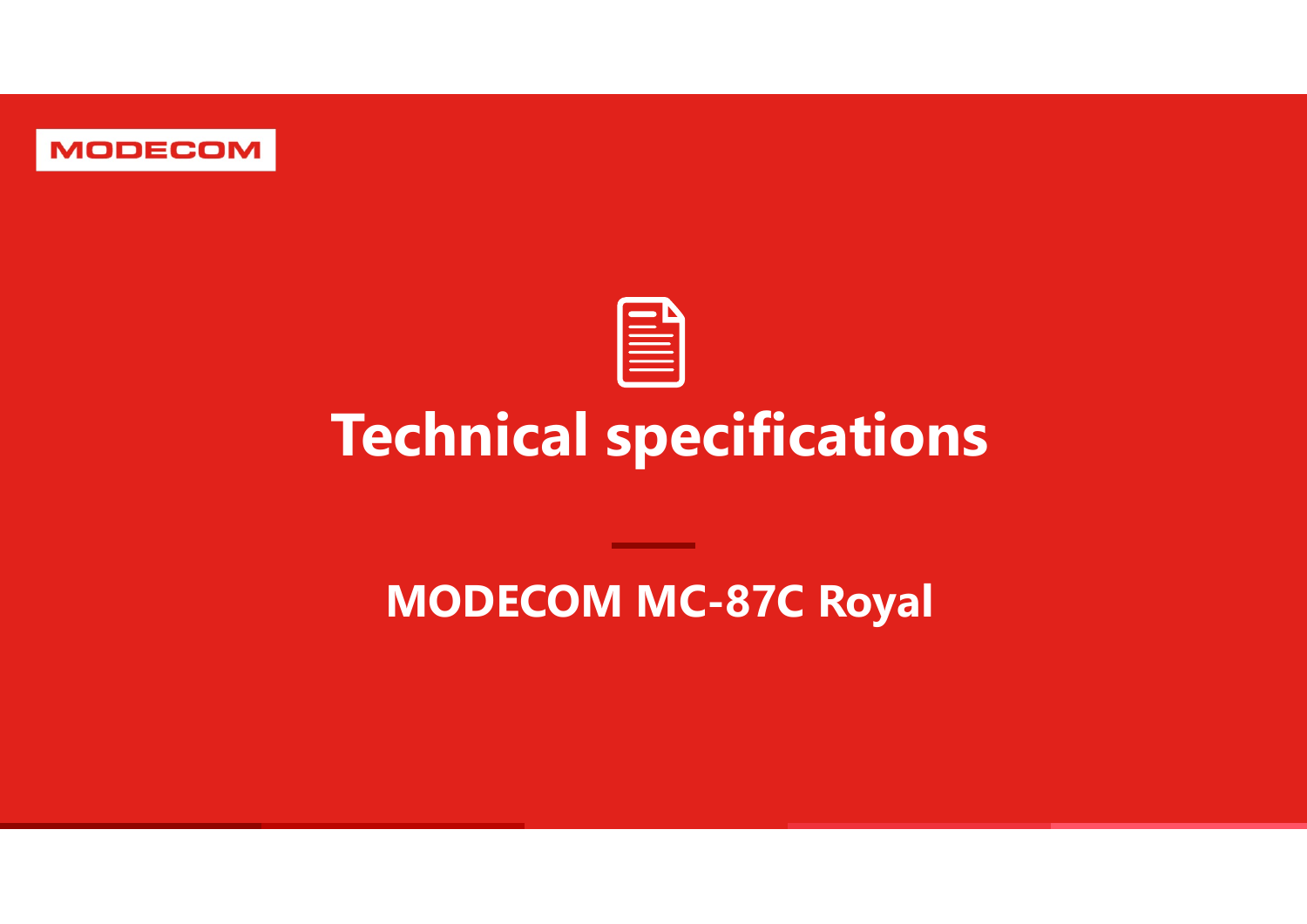

### Technical specifications

| <b>Technical specifications</b><br>COM<br>MODECOM MC-87C Royal |               |
|----------------------------------------------------------------|---------------|
| <b>Model</b><br>MODECOM MC-87C Royal                           |               |
| One USB-C charging port                                        |               |
| Input: 100-240V~2.0A, 50 - 60 Hz                               |               |
| Output USB-C:                                                  |               |
| $5V--3A$                                                       |               |
| $9V--3A$<br>$12V--3A$                                          | <b>MODECO</b> |
| $15V--3A$                                                      |               |
| 20V---4,25A                                                    |               |
| Fast charge                                                    |               |
| Power: 87 Watt                                                 |               |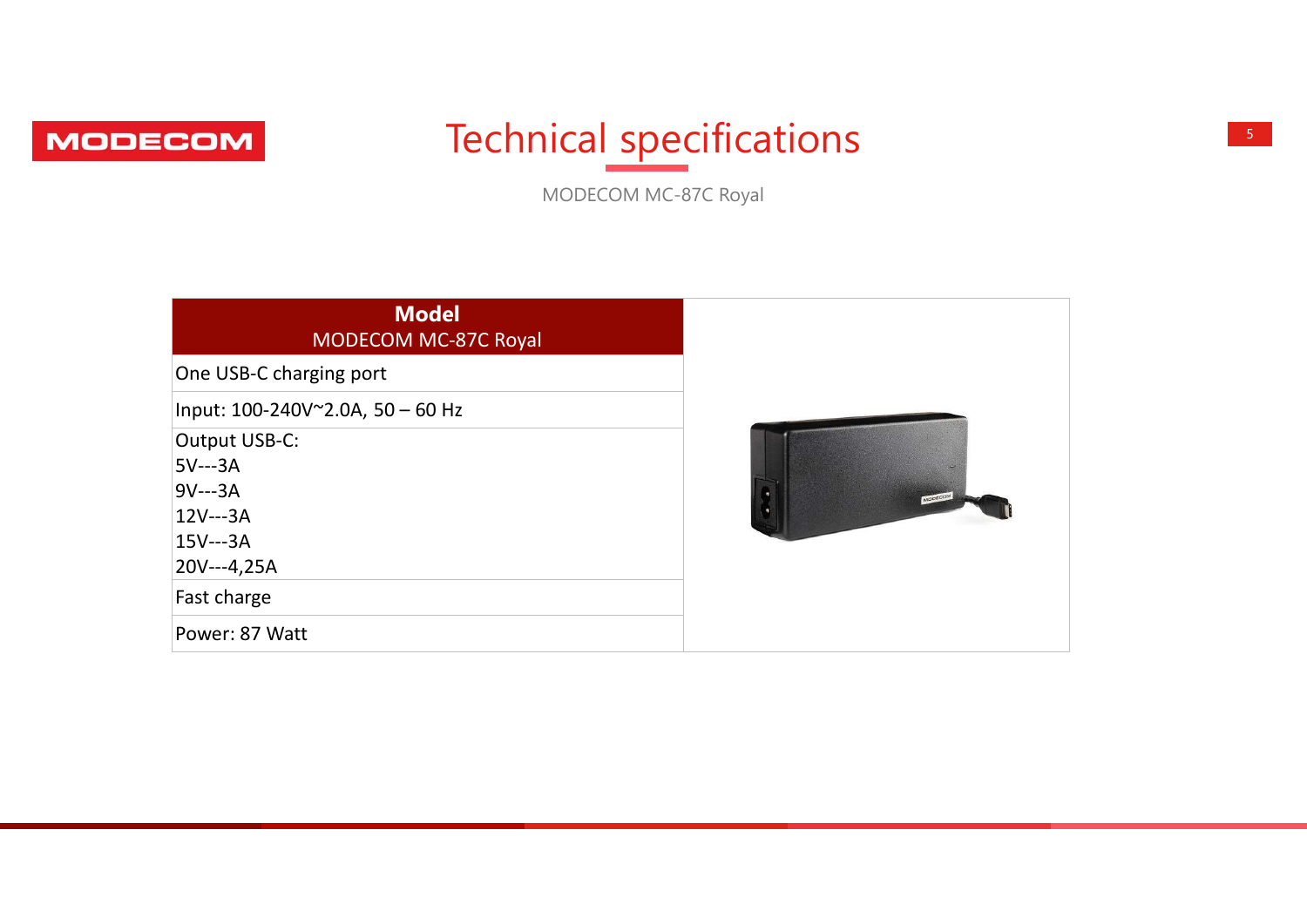

#### Key logistic information

MODECOM MC-87C Royal





Manufacturer

MODECOM POLSKA Sp. z o.o. ul. Puławska 145 02-715 Warszawa www.modecom.eu

EAN: 5901885249339